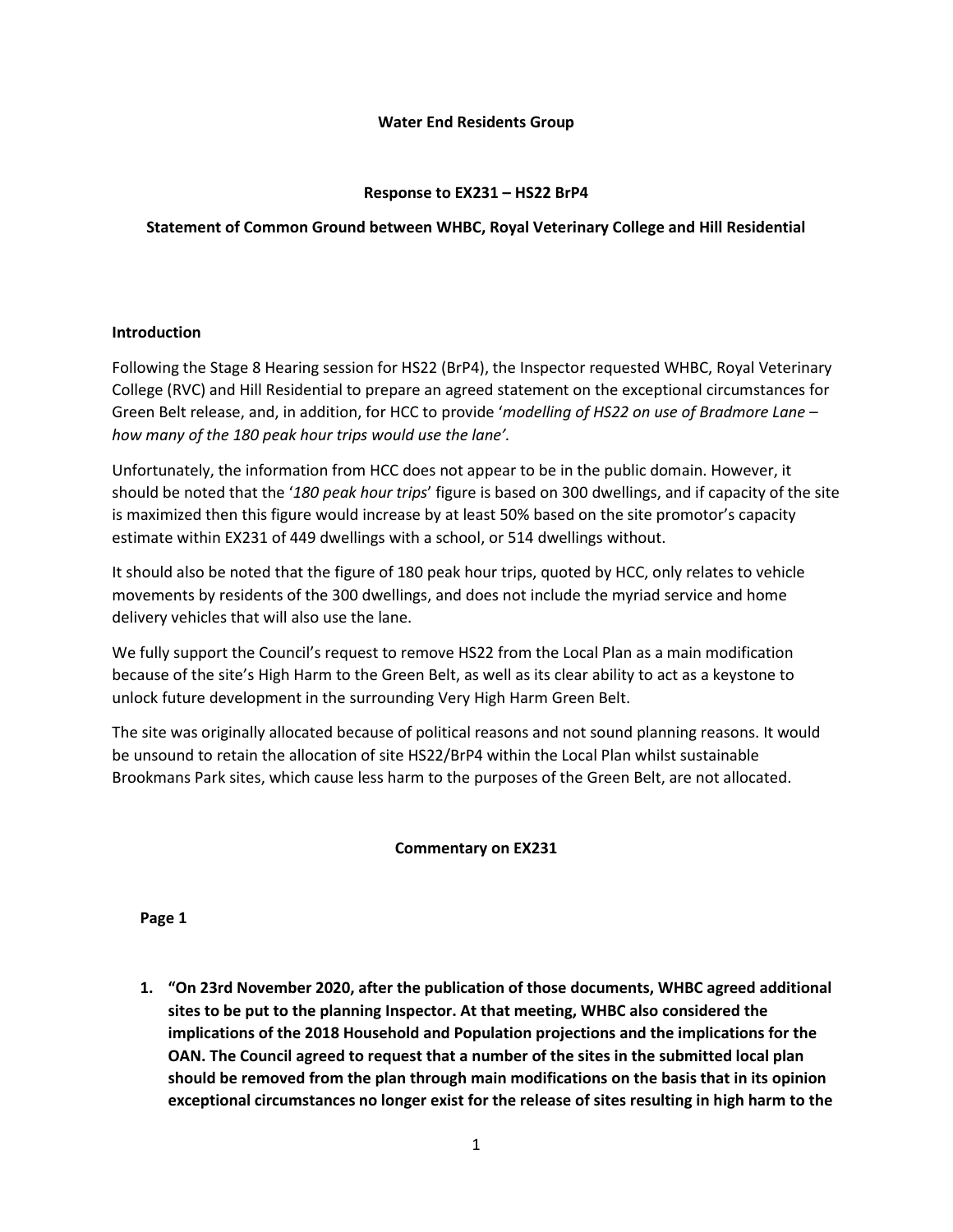**Green Belt. HS22 was one of those sites. Accordingly, WHBC no longer support the allocation of this site, or the potential extension to it which is described below and do not consider there to be exceptional circumstances for its green belt release. The site promoters take the opposite view and consider that the site should remain in the plan, that there are exceptional circumstances for its removal from the green belt, and are pleased to note the overall comments concerning the site in the Inspector's interim report."**

#### **Response**

Prior to the submission of the Local Plan, and throughout the entire examination, until the site promotors submitted their Stage 8 hearing statement, the exceptional circumstances advanced for the site's release from the Green Belt (in addition to housing need) were that the sharp bend in Station Road adjacent to the site would be improved for the benefit of the wider community, and that the site could accommodate a new school. It now transpires that the site promotors do not own the land necessary for the improvements to Station Road, so are now advancing new exceptional circumstances which we will examine in detail later in this document.

On 02 July 2020, the Inspector wrote to WHBC stating that they should consider the implications of the 2018 Household and Population projections (EX188), and in a letter dated 13 July 2020, the Inspector further asked WHBC to confirm in a statement whether the projections represented a meaningful change (EX190). At a meeting on the 23 November 2020, WHBC considered that the most recent 2018 based projections do represent a meaningful change from the 2014 based projections and have submitted a revised lower OAN accordingly. In view of this, WHBC concluded that the exceptional circumstances necessary to release site HS22 from the Green Belt no longer existed whilst sites that would cause a low level of harm were retained in the Green Belt.

We consider this to be a sound approach in accordance with the tests of soundness as set out in paragraph 182 of the NPPF (2012) and paragraph 158 of the NPPF (2012) which states that the Local Plan should be based on adequate, relevant and up-to-date evidence.

Since the Local Plan was submitted for examination in 2016, other new evidence, at the Inspector's request, which is adequate, relevant and up-to-date, has also been submitted for site HS22/BrP4, which concludes the following:

**Green Belt Study Stage 3** (March 2019): **High Harm** to the purposes of the Green Belt

**Landscape Sensitivity Assessment** (July 2019): **Moderate High Harm** to the landscape if developed.

**Green Gap Assessment** Final Draft Report (August 2019): Site HS22 (BrP4) **recommended for inclusion** within a gap policy area between Welham Green and Brookmans Park.

We note that the site promotors do not agree that the site should be removed. However, it is the Welwyn Hatfield Local Plan, not the RVC and Hill Residential Plan. The Local Plan should be local and reflect the views of the residents and their democratically appointed Councillors', not the views of those with only a financial interest.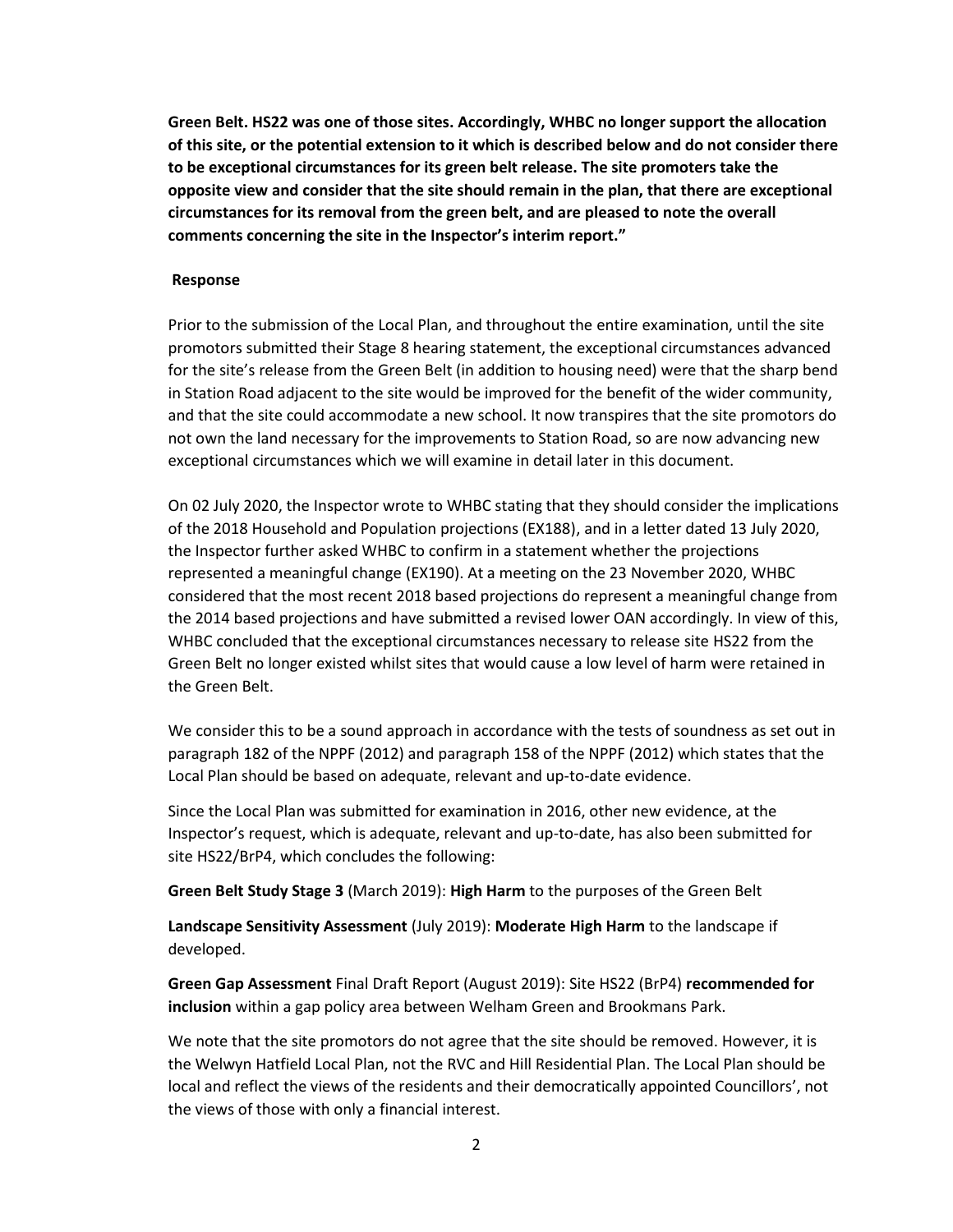#### **Page 2**

**2. "Reducing carbon emissions is the central element in tackling climate change. Transport accounts for 43.4% of WHBC's carbon emissions (2018 DEFRA data) which is a higher proportion than the UK as a whole, indicating that sustainable transport is a particularly important element of a sustainable development strategy".**

### **Response**

Quite rightly, much is made of reducing carbon emissions, and the fact that HS22 is in a sustainable location, from a transport perspective. However, there is a danger of too much weight being applied for the following reasons:

It is stated that WHBC's transport carbon emissions are higher than the national average. This is because it is an affluent area and car ownership is relatively high, particularly multiple car ownership within the same household. This situation will not change by the development of HS22. Brookmans Park is the least affordable area in the borough and residents of the site will be affluent car owners and users, just as the other Brookmans Park residents already are. Although the site is well served by buses, they will simply not be utilized in preference to the private motor vehicle.

### **Page 3**

**3. "The site adjoins Brookmans Park railway station and would provide an improved pedestrian/cycle access to the station both from the site itself and from Brookmans Park to the east through the provision of a replacement foot and cycle bridge. This is because the current pedestrian and cycle access to the station is on the western side of the East Coast Mainline. Cycling access to the station is poor from the existing village, via the narrow road bridge. The pedestrian-only bridge is c1.5m in width."**

#### **Response**

The existing pedestrian-only bridge to the station from Brookmans Park is eminently fit for purpose (as it always has been for the last 60 years) and does not need improvement. We do not agree that cycling access to the station is poor from the east via the road bridge. The road is perfectly negotiable by cyclists, and safety is improved by the slowing down of traffic approaching the bend at the access to the station. There are no other cycle ways within Brookmans Park, so any cyclist will already be using the road. A new cycle bridge will make no difference to cyclists approaching the station from the north and west.

**4. "Data from the 2011 census indicates that 20-23% of commuters from Brookmans Park use the train (about double the borough average). RVC/Hill consider that the current situation, with virtually no residents within the western half of the potential walking/cycling radius, limits the potential use of the station significantly."**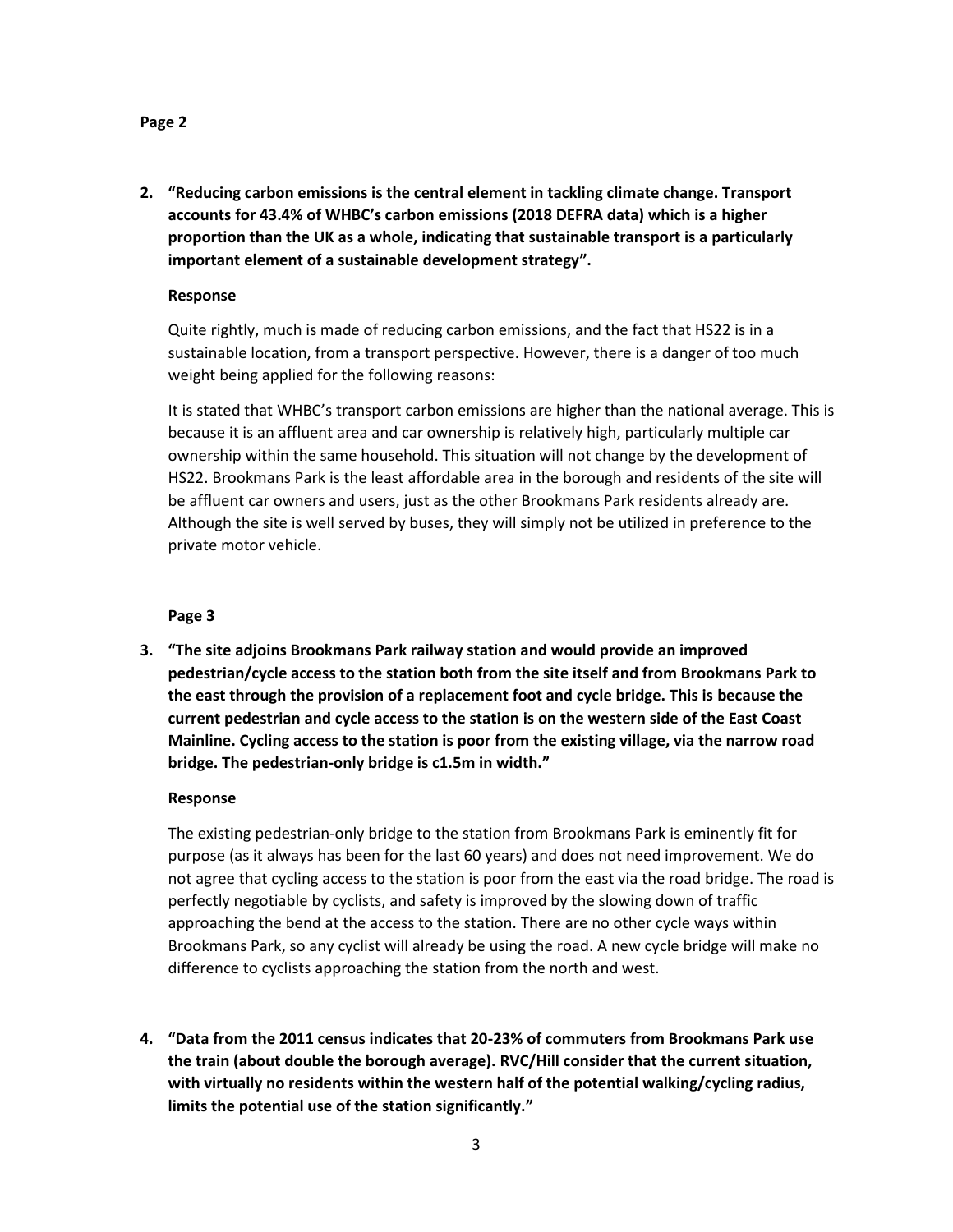### **Response**

This data is woefully out of date and takes no account of the quantum shift to home working brought about by the pandemic and the likely long term changes to commuting trends in the future.

**5. "With its 41 units within the village centre providing a wide range of shops and services, Brookmans Park is the largest centre in the borough outside Welwyn Garden City and Hatfield (Cuffley having 39 units). The central point of the site is 400m walking distance from the village centre, close enough that a significant proportion of shopping and other service trips are likely to be made on foot or by cycle. The furthest part of the site is 750m from the Cooperative convenience store on Bradmore Green."**

### **Response**

There are other Brookmans Park sites which have been assessed as suitable, available and achievable, which are in sustainable locations within walking distance of railway stations, bus stops and shops, and which have a lower Green Belt harm rating than HS22/BrP4. In addition, there are unallocated sites with a comparable harm rating to HS22/BrP4 which have significantly less policy and physical constraints.

**6. "The RVC/Hill consider the proximity of the site to the RVC Campus has sustainability benefits. The RVC's Hawkshead campus employs over 700 people. The campus is some 900m walk/cycle from the centre of the site and the station which is utilised by RVC staff for travel to the London campus. Both the affordable and market homes provided could be occupied by RVC employees who would therefore be within walking and cycling distance of their workplace."**

# **Response**

Is this an exceptional circumstance? As previously mentioned, there are other Brookmans Park sites which cause less harm to the Green Belt purposes which are also within cycling and walking distance of the RVC Campus.

# **Page 4**

# **7. "The RVC, who is the site owner and promoter, is exploring the potential to retain a number of homes to be sold or rented at a discount to RVC staff."**

Is this an exceptional circumstance? No details have been made available in the public domain. If the RVC wish to provide discounted accommodation to their staff, why should they not be built within the Campus? Existing staff and student accommodation is already extant within the RVC Major Development Site.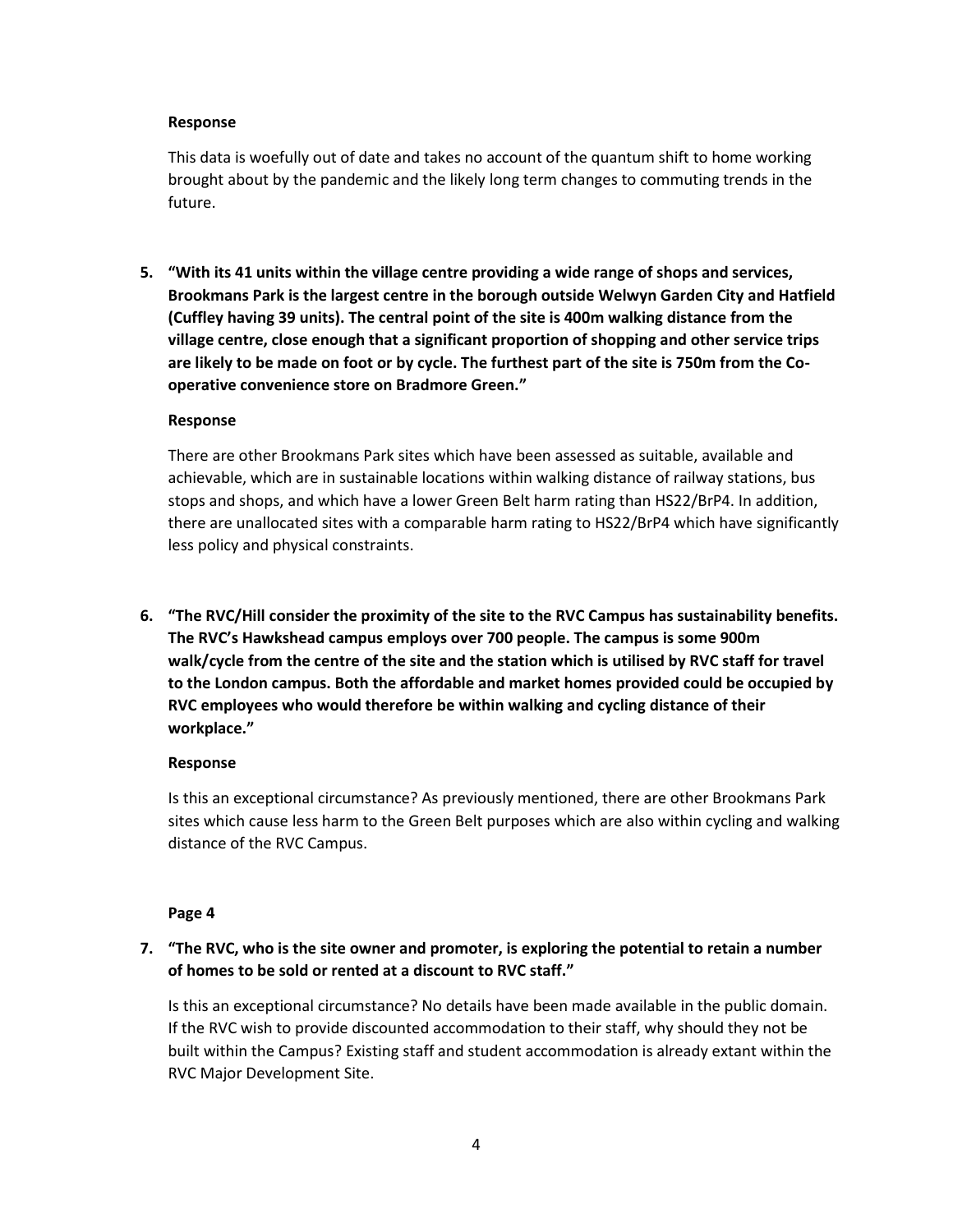**8. "Further work requested by the Inspector and outlined in section 2 below indicates a physical capacity of about 380 to 445 on HS22 (depending on whether a primary school is delivered on the site) and 450 - 515 dwellings including the Additional Land (depending on whether a primary school is delivered on the site). Additional primary school capacity would be required under this scenario."**

This is a chicken and egg situation; a new school is only required if the site is developed, and only if it is developed to its maximum capacity. The number of dwellings appears to be the sole criteria for a new school without any apparent assessment of whether site HS22 would actually be a suitable location for a primary school.

RVC/Hill state (para 4, page 3) that they "*consider it likely that rail users in the eastern part of Brookmans Park drive for at least part of their journey to access the station."* It is therefore likely that the same applies to primary school pupils being driven to school, and by moving the existing primary school from within Brookmans Park further west to the outer extremity of the village, this will exacerbate the already prolific and well documented use of the car for the school run. We strongly assert that HS22 is not a suitable location; all traffic to and from Brookmans Park on the east side of the railway would have to negotiate the sharp bend on Station Road and two further junctions from Station Road to Bradmore Lane and Bradmore Lane to the site. There would be chaotic scenes on the return journey as vehicles que in Bradmore Lane to negotiate the dangerous junction with Station Road.

**9. "The location of the site, so close to Brookmans Park Village Centre, is considered likely to bring further local economic benefit in the form of additional custom for the local shops and services. This may be of increased importance with the continued loss of retail spend to online shopping and the uncertain impact of COVID-19 on the high street in particular, and the economy generally,"**

#### **Response**

Is this an exceptional circumstance? There are other Brookmans Park sites which would equally provide local economic benefit, have been assessed as suitable, available and achievable and have a lower Green Belt harm rating than HS22/BrP4.

We note that RVC/Hill have selectively chosen to comment on the effects of COVID-19 in relation to the local economy, but not on the effects of COVID-19 on the use of the railway.

**10. "The following benefits relate to the ownership of the site and how the capital receipt would be used. RVC/Hill consider them to be clear planning benefits, giving significant additional local and regional economic benefits which relate to, support and help deliver the local plan's spatial strategy which is a public benefit. The Council note these points and does not dispute their factual basis. However, the Council does not necessarily consider them to be public benefits directly relevant to planning. This is because they relate to the ownership of land**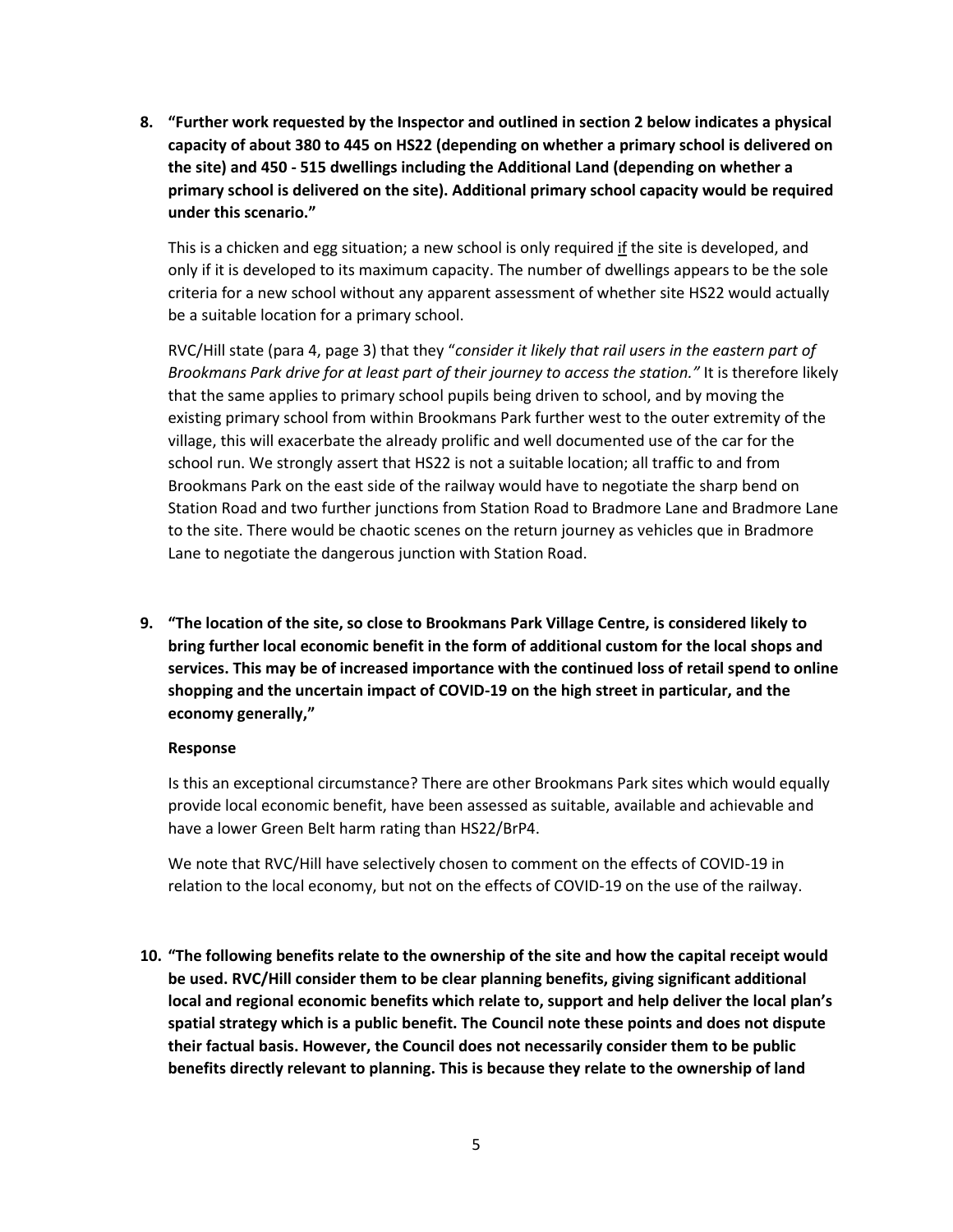**rather than its use and therefore may not be appropriate to weigh in the exceptional circumstances balance.** 

**The RVC is a world-leader in the education and training of veterinary, veterinary nursing, and biological science students. It is the top ranked veterinary school in the UK and second in the world (QS World Rankings by Subject 2020) and received a TEF Gold Award in 2017 for the quality of its teaching. Alongside teaching and learning, the RVC is at the forefront of veterinary and biological research.** 

**The Hertfordshire LEP has recognised the importance of the RVC in the life sciences sector which is key to its Priority 1: Maintaining global excellence in science and technology. The Hawkshead campus is also the home of Europe's largest small animal referral teaching hospital, the Queen Mother Hospital, an equine hospital, a farm and two first opinion practices all of which have recently been rated as 'Outstanding' by The Royal College of Veterinary Surgeons' Practice Standards Scheme.** 

**The allocated land is held in a charitable trust, and any proceeds from its sale must be directed to development and improvement of RVC teaching and research. Specifically, it is fundamental to the financing of the new Small Animal Hospital which will replace the Queen Mother Hospital for Animals. This will address the short term need to enhance the current veterinary and teaching facilities which are constrained in the current building. This need is identified in the Masterplan for the campus which WHBC has approved.** 

**The site allocation will assist in the delivery of enhanced facilities at the campus by providing the capital to enhance veterinary and teaching facilities. It will also help cement the RVC as a major employer in the borough and provider of veterinary services. Therefore, it will directly bring enhanced economic benefits to the area over and above those to be expected from another similar site. Furthermore, the allocation will play a vital role in maintaining and enhancing the global position of the RVC as a leading teaching and research institution, which plays a critical role in the regional economy as well as supporting ongoing research including epidemiology. NPPF paragraph 21 confirms the importance of supporting knowledge driven and high technology industries through the planning system."**

#### **Response**

We agree with WHBC, and do not accept the fundamental principal, being advanced by RVC/Hill, that the capital receipt from the private sale of land in their ownership, to fund a private development, is an exceptional circumstance in planning terms.

We note that although RVC/Hill state that the proceeds of the sale are fundamental to the financing of a new Small Animal Hospital to replace the existing Queen Mother Hospital, the RVC is already the top ranked veterinary school in the UK, second in the world, and that the Queen Mother Hospital has recently been rated as 'Outstanding' by The Royal College of Veterinary Surgeons' Practice Standards Scheme.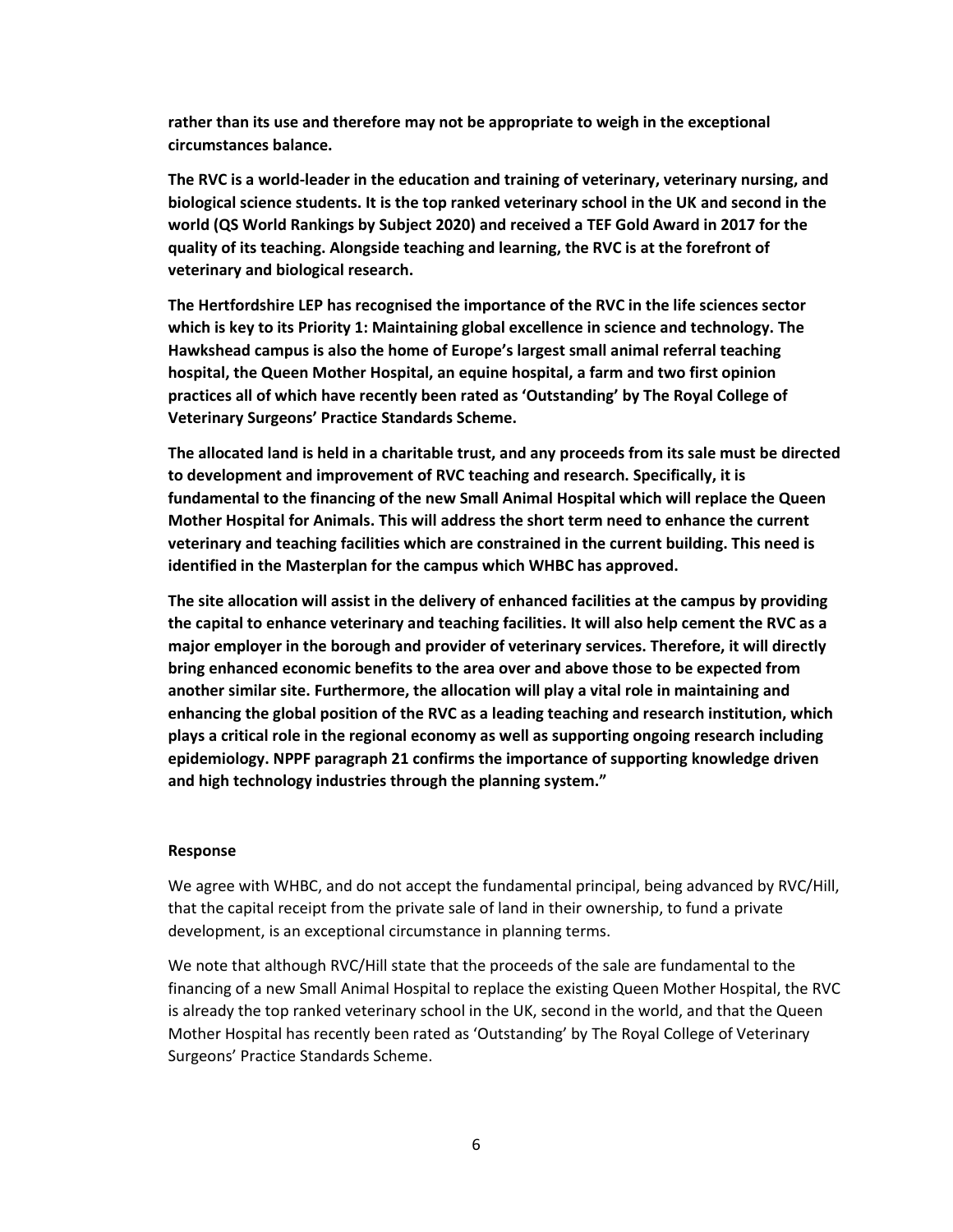We further note that planning application  $6/2021/0164/FULL$  was submitted to WHBC by the RVC on the 20 January 2021 for a 243sqm extension to the Queen Mother Hospital, which according to the planning statement within the application, will be funded by a £2.1m grant from the Hertfordshire LEP and "*meet demand for high quality research and clinical spaces which will assist the RVC in achieving its vision for Hawkshead Campus outlined in the Hawkshead Campus Masterplan, approved by WHBC members in May 2018 for planning application purposes."* 

We do not understand how it is possible to claim, as an exceptional circumstance, that the capital receipt from the sale will specifically fund the building of a new animal hospital when the RVC are already in receipt of millions of pounds which is being used to extend the existing animal hospital.

### **Page 5**

**11. "The Council's evidence base assesses that the development of HS22/BrP4 would cause "high" harm to the Green Belt whereas an assessment undertaken by Terence O'Rourke on behalf of RVC/Hill using the LUC methodology, concludes that the harm would be "moderate". The parties have not reached agreement on this assessment."**

#### **Response**

The Council's evidence base referenced above, is the Stage 3 Green Belt Study (EX99) which has been examined in public in the Stage 5 Hearing Session and also subject to two public consultations on the methodology used and the consistency of the scoring of the parcels and sub-division of parcels of land. The study was found to be sound by the Inspector, in contrast, the Green Belt assessment by Terence O'Rourke on behalf of RVC/Hill has not been subjected to any public scrutiny. It is no great surprise, that consultants working on behalf of the site promotor find the harm to the Green Belt purposes to be low.

Many other site promotors have produced their own Green Belt assessments and none have been given any weight in the Plan making process.

# **12. "However, they do agree that the development of HS22/BrP4 on its own would result in less harm than development of the wider parcel P65."**

All of the wider parcel P65 has been assessed as Very High Harm, and HS22/BrP4 was only separately assessed because it is an allocated site. We are strongly of the opinion that HS22/BrP4 should have remained Very High Harm, for the reasons already stated in our representation to the consultation on the Stage 3 Green Belt Study.

# **13. "The distinct valley landscape of Ray Brook is within flood zones 2 and 3, so providing a moderate strength boundary to the south. The parties note that the Inspector expressed at**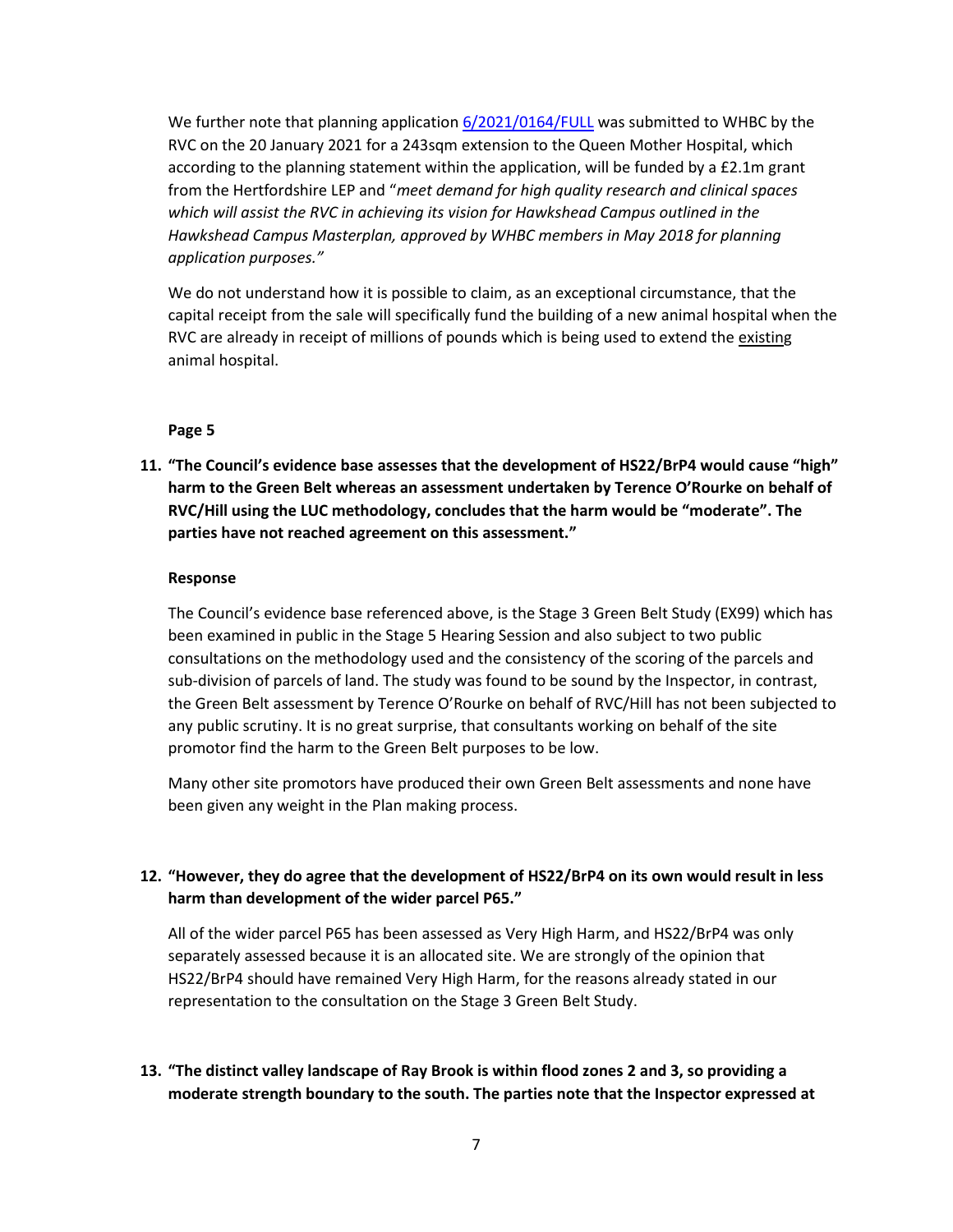**development could impact profoundly on remaining green belt to the south if not given careful attention, but that with appropriate landscaping this potential harm could be successfully mitigated and a permanent defensible green belt boundary established. The following plan indicates a planting/landscaping strategy which would implement mitigation of green belt harm, should the site be allocated, together with a revised green belt boundary".**



#### **Response**

The harm to the Green Belt to the south will not be mitigated by the planting/landscaping strategy illustrated above. The entire area is on the steep valley slope of the Ray Brook and is below the eye line between the RVC to the south and BrP4/HS22 to the north. There are currently a significant number of trees already in this area, and as evident in the photograph below, they are not visible. The photograph is taken from Bradmore Lane looking towards the RVC and all the trees that are visible, are on the higher ground on the south side of the Ray Brook, not in the proposed multifunctional green corridor illustrated in the plan above.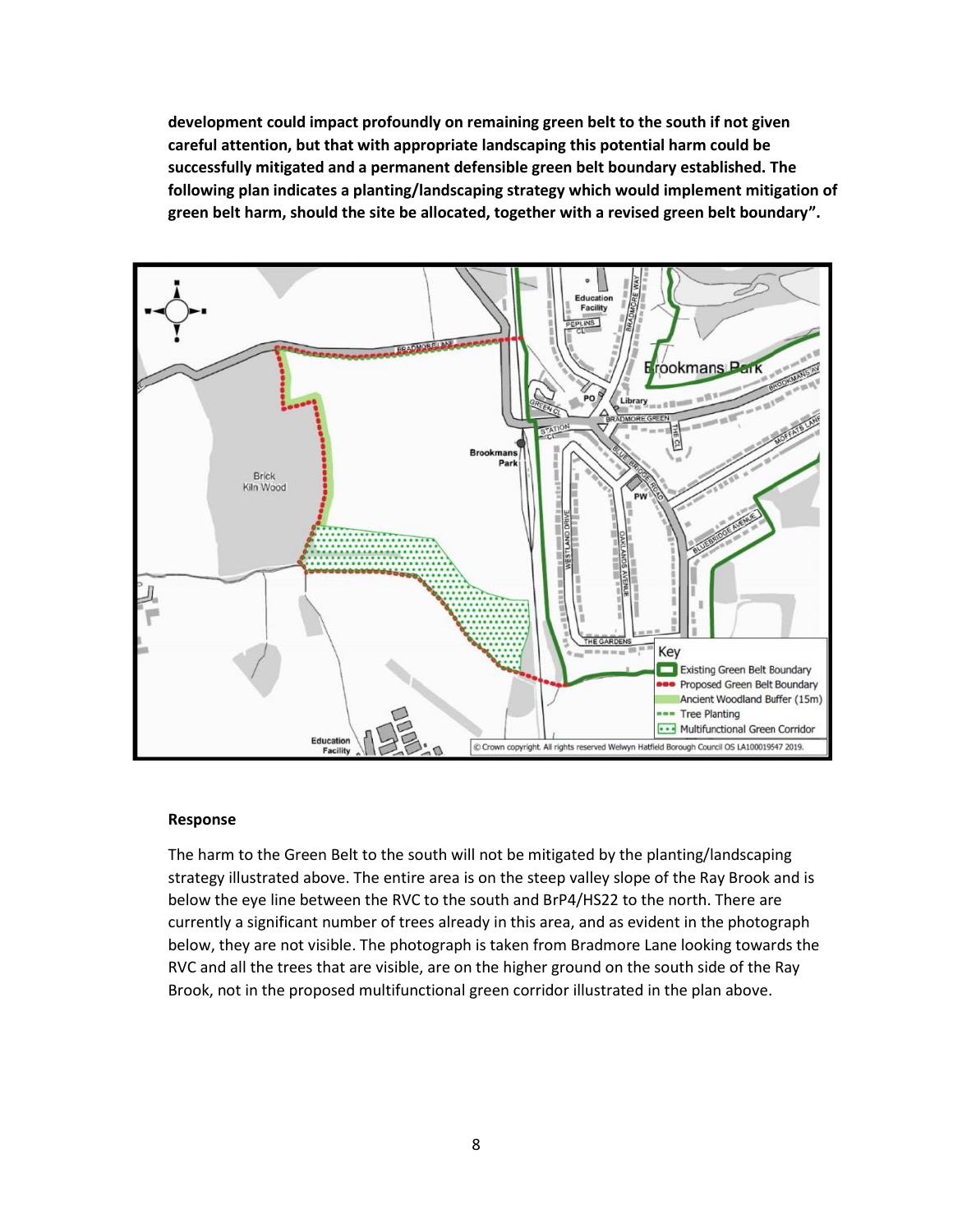

View looking south towards the RVC from Bradmore Lane

The Inspector is clear in his interim report that development could impact profoundly on the Green Belt to the south, and states that harm could be successfully mitigated with appropriate earthworks and landscaping to the north of the valley (our emphasis). The RVC/Hill proposed mitigation contains no earthworks, and is not to the north of the valley.

# **Page 6**

- **14. "The site specific considerations for the site (Table 15) would be amended by replacing the second bullet point as follows:**
	- **Additional tree planting along the northern boundary of the site to maintain the open nature of the green belt to the north by strengthening the visual screen provided by the existing hedgerows."**

#### **Response**

We do not agree that additional tree planting along the northern boundary will satisfactorily screen the site for the following reasons:

 In winter time, Welham Green is clearly visible from Bradmore Lane. Similarly, HS22/BrP4 will be visible from the higher ground of Welham Green and all areas in between.